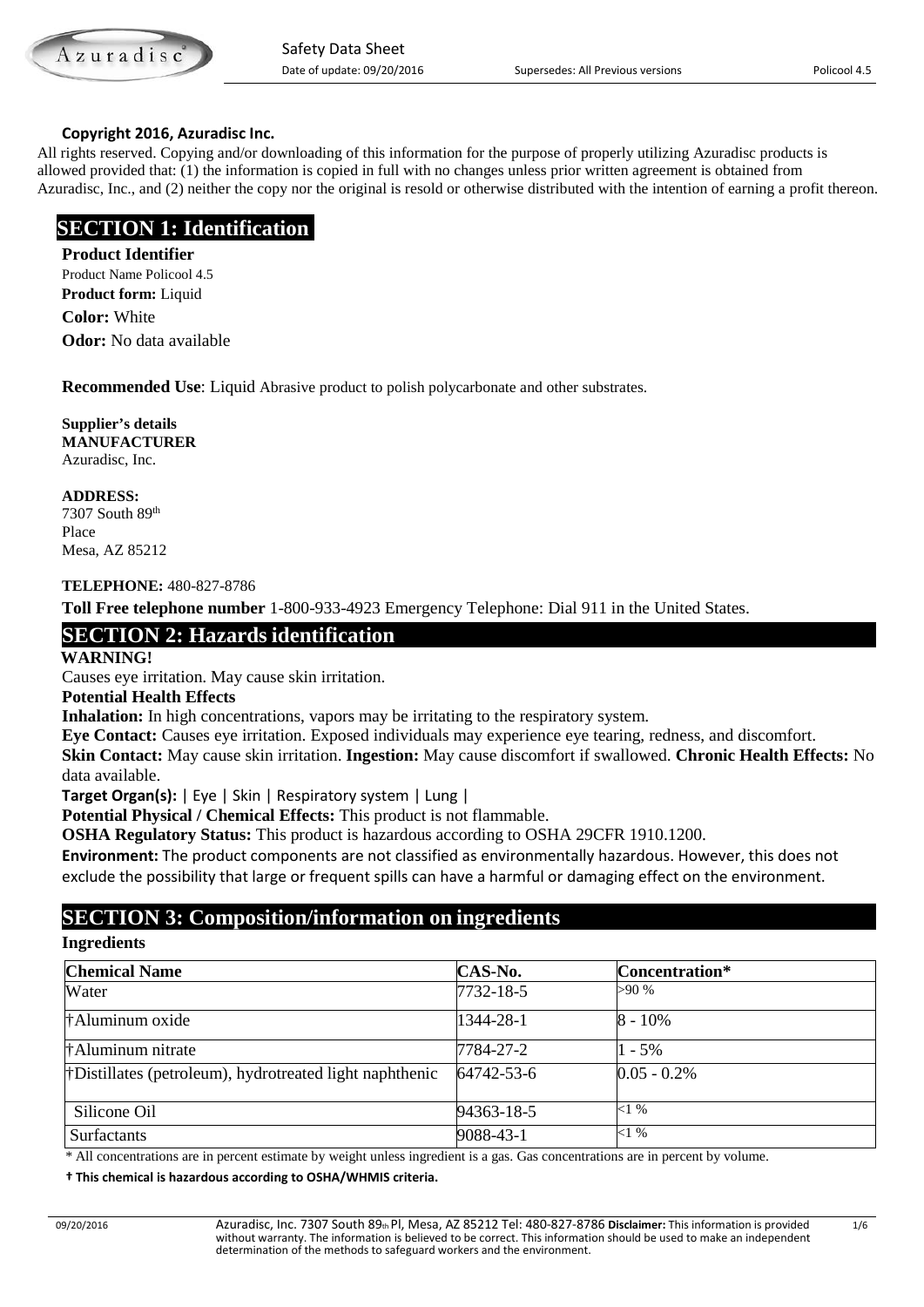**SECTION 4: First aid measures**<br>**Inhalation:** Move into fresh air and keep at rest. Get medical attention if any discomfort continues.

 **Eye Contact:** Immediately flush with plenty of water for at least 15 minutes. If easy to do, remove contact lenses. Flush thoroughly with water. If irritation occurs, get medical assistance. Get medical attention.

**Skin Contact:** Flush skin thoroughly with water. If irritation occurs, get medical assistance.

 **Ingestion:** Rinse mouth thoroughly. Get medical attention if any discomfort occurs.

# **ESECTION 5: Firefighting measures**

**Extinguishing Media:** Extinguish with foam, carbon dioxide, dry powder or water fog.

**Unsuitable Extinguishing Media:** None.

 **Special Fire Fighting Procedures:** Self-contained breathing apparatus and full protective clothing must be worn in case of fire.  **Unusual Fire & Explosion Hazards:** None known.

 **Hazardous Combustion Products:** Alumina compounds, Nitrogen Oxides

 **Protective Measures:** Selection of respiratory protection for firefighting: follow the general fire precautions indicated in the workplace. Self-contained breathing apparatus and full protective clothing must be worn in case of fire.

# **SECTION 6: Accidental release measures**

**Personal Precautions:** Avoid contact with eyes and prolonged skin contact. Wear appropriate personal protective Equipment. See Section 8 of the Safety Data Sheet for Personal Protective Equipment.

**Spill Cleanup Methods:** Absorb in vermiculite, dry sand or earth and place into containers. Collect and dispose of Spillage as indicated in section 13 of the Safety Data Sheet.

**Environmental Precautions:** Avoid discharge into drains, water courses or onto the ground.

 **Notification Procedures:** Inform authorities if large amounts are involved.

# **SECTION 7: Handling and storage**

**Handling:** Avoid contact with eyes, skin, and clothing. Wear appropriate personal protective equipment. Use only in Well-ventilated areas. Observe good industrial hygiene practices.

**Storage:** Store in a cool and well-ventilated place. Keep container closed when not in use. Store away from incompatible materials

# **SECTION 8: Exposure controls/personal protection**

 **Exposure Limits: Chemical Name Source Type Exposure Limits Notes** Aluminum oxide <br>
CA. Alberta OELs TWA 10 mg/m<sup>3</sup> Aluminum oxide (Dust.) CA. Ontario OELs TWA 10 mg/m<sup>3</sup> Aluminum oxide (Total dust.) | CA. Ontario OELs TWA 10 mg/m<sup>3</sup> Aluminum oxide MEX. OELs TWA 10 mg/m<sup>3</sup> Aluminum oxide (Respirable fraction.) US. OSHA Z-1 PEL  $\vert$  TWA  $\vert$  5 mg/m<sup>3</sup> Aluminum nitrate | CA. Alberta OELs | TWA | 2 mg/m<sup>3</sup> | as Al Aluminum nitrate **CA. British Columbia** OELs TWA  $\vert$  2 mg/m<sup>3</sup> as Al Aluminum nitrate CA. Quebec OELs TWA 2 mg/m<sup>3</sup> as Al Aluminum nitrate MEX. OELs TWA 2 mg/m<sup>3</sup> Distillates (petroleum), hydrotreated light naphthenic CA. Ontario OELs TWA 1600 mg/m<sup>3</sup> Distillates (petroleum), hydrotreated light naphthenic US. OSHA Z-1 PEL TWA  $\vert$  2000 mg/m<sup>3</sup> 500 ppm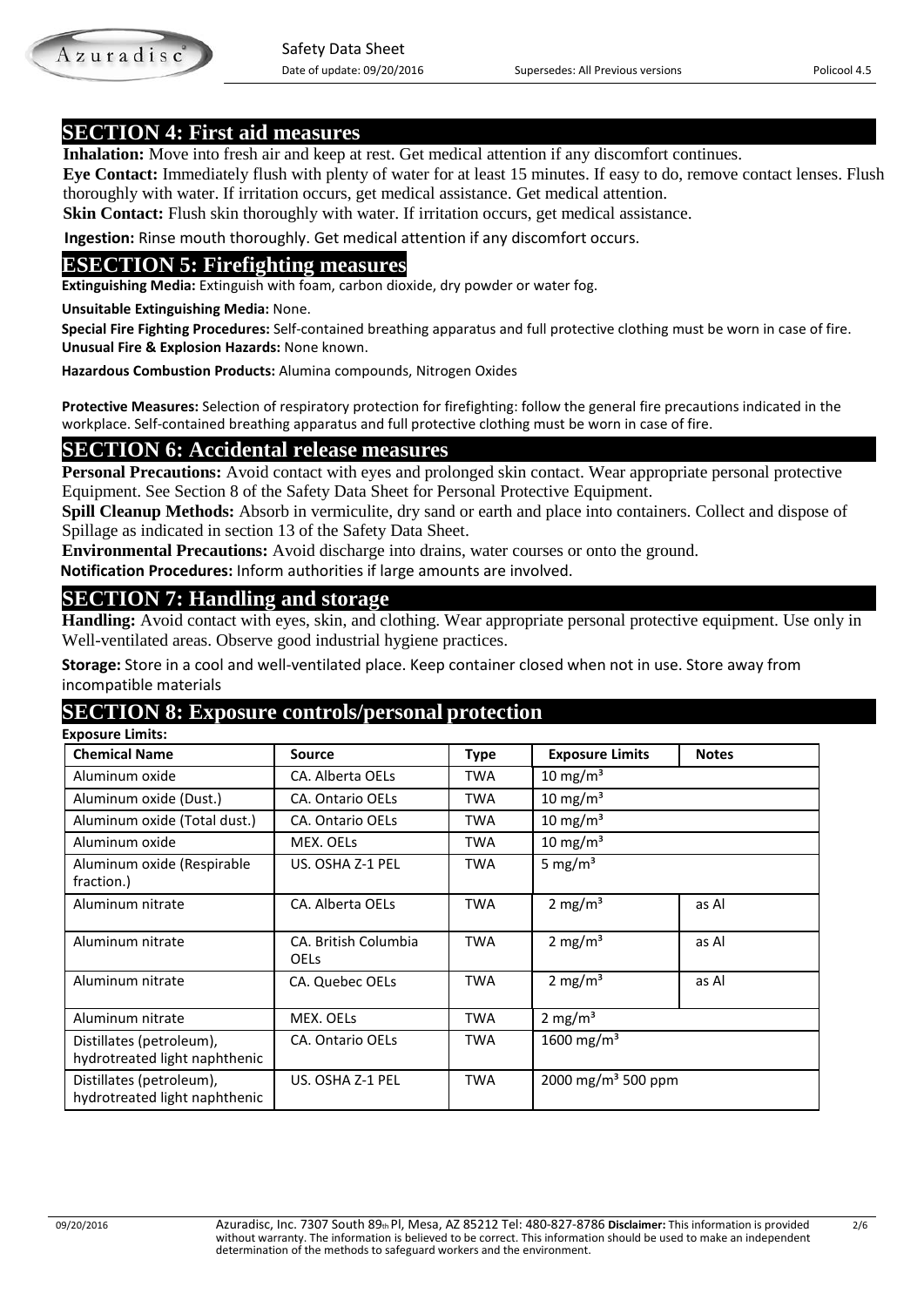**Engineering Controls:** Provide adequate ventilation. Observe Occupational Exposure Limits and minimize the risk of inhalation of spray. Observe good industrial hygiene practices.

 **Respiratory Protection:** If engineering controls do not maintain airborne concentrations below recommended exposure limits (where applicable) or to an acceptable level (in countries where exposure limits have not been established), an approved respirator must be worn. In the United States of America, if respirators are used, a program should be instituted to assure compliance with OSHA Standard 63 FR 1152, January 8, 1998. Respirator type: High-efficiency particulate respirator.

 **Eye Protection:** Wear approved safety goggles.

 **Hand Protection:** Wear protective gloves. Be aware that the liquid may penetrate the gloves. Frequent change is advisable. Suitable gloves can be recommended by the glove supplier.

 **Skin Protection:** Apron and long sleeves are recommended.

 **Hygiene Measures:** Always observe good personal hygiene measures, such as washing after handling the material and before eating, drinking, and/or smoking. Routinely wash work clothing and protective equipment to remove contaminants.

 **Environmental Exposure Controls:** Environmental manager must be informed of all major spillages.

# **SECTION 9: Physical and chemical properties**

**Color:** White **Odor:** No data available. **Odor Threshold:** No data available. **Physical State:** Liquid **pH:** 2.4 - 3.5 **Melting Point:** Not applicable. **Freezing Point:** No data available. **Boiling Point:**  100°C (212°F) **Flash Point:** No data available. **Evaporation Rate:** 1 **Flammability Limit - Upper (%):** No data available. **Flammability Limit - Lower (%):** No data available. **Vapor Pressure:** 3.1 kPa (@ 25°C) **Vapor Density (Air=1):** 1.1 - 1.2 **Specific Gravity:** 1.17 (@ 25°C) **Solubility in Water:** Completely soluble in water **Solubility (Other):** Not applicable. **Partition Coefficient (n-Octanol/water):** No data available. **Auto ignition Temperature:** No data available. **Decomposition Temperature:** No data available. **Viscosity:** 40 cps

# **SECTION 10: Stability and reactivity**<br>**Stability:** Stable under normal temperature conditions

 **Conditions to Avoid:** Excessive heat. Freezing. **Incompatible Materials:** Strong bases.

### **Hazardous Decomposition Products:**

 At Elevated Temperatures: Alumina compounds, Nitrogen Oxides **Possibility of Hazardous Reactions:** Will not occur.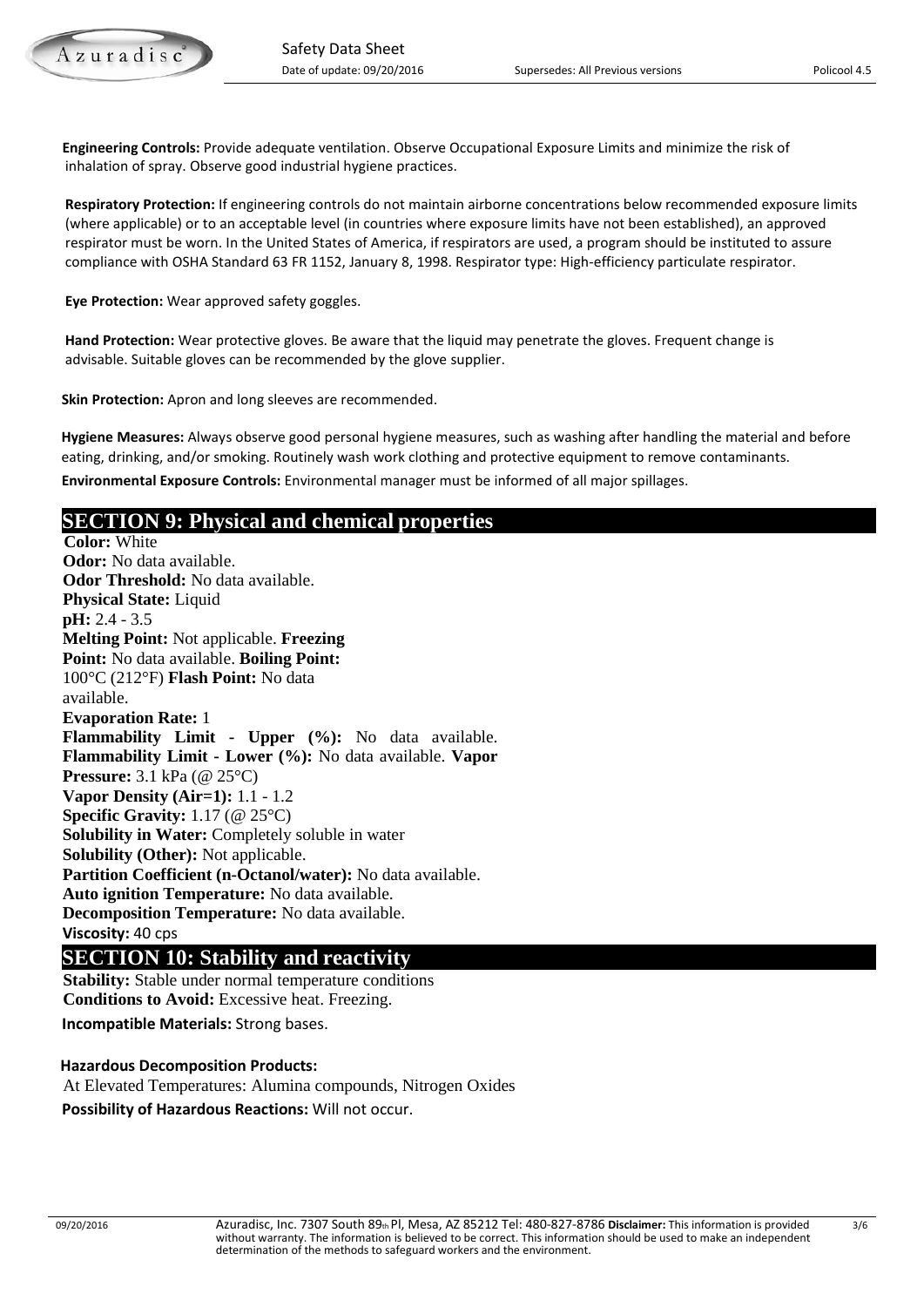# **SECTION 11: Toxicological information**

| <b>Chemical Name</b>          | <b>Test Results</b>              |
|-------------------------------|----------------------------------|
| Aluminum nitrate              | Oral LD50 (Rat): 3671 mg/kg      |
| Distillates (petroleum),      | Inhalation LC50 (Rat): 2.81 mg/l |
| hydrotreated light naphthenic |                                  |

**Listed Carcinogens:** None.

**Product Information** Acute Toxicity:

**Test Results:** No test data available for the product.

 **Other Acute:** Causes eye irritation. May cause skin irritation. **Chronic Toxicity:** No data available.

# **SECTION 12: Ecological information**

**Eco toxicity:** The product components are not classified as environmentally hazardous. However, this does not exclude the possibility that large or frequent spills can have a harmful or damaging effect on the environment.

**Mobility:** The product is soluble in water.

**Persistence and Degradability:** No data available.

**Bioaccumulation Potential:** No data available.

# **SECTION 13: Disposal considerations**

**General Information:** Dispose of waste and residues in accordance with local authority requirements.

 **Disposal Methods:** Disposal recommendations are based on material as supplied. Disposal must be in accordance with current applicable laws and regulations, and material characteristics at time of disposal.

# **SECTION 14: Transport information** No Special Requirements

 **DOT** Not regulated.  **TDG** Not regulated.  **IATA** Not regulated.  **IMDG** Not regulated.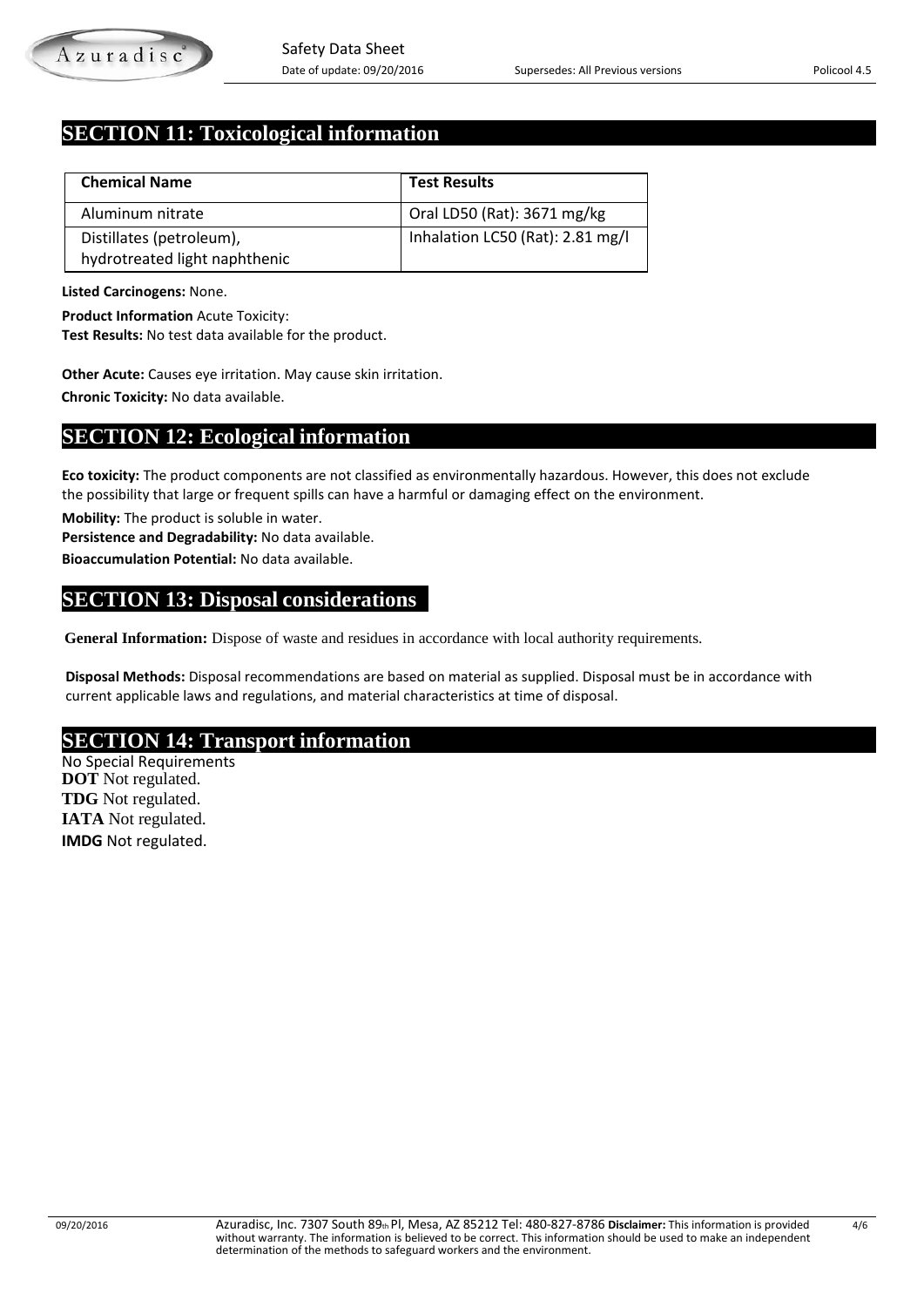# **SECTION 15: Regulatory information**

 **Canadian Controlled Products Regulations:** This product has been classified according to the hazard criteria of the Canadian Controlled Products Regulations, Section 33, and the MSDS contains all required information.

#### **WHMIS Classification:** D2B

#### **Inventory Status:**

This product or all components are listed or exempt from listing on the following inventory: **DSL, TSCA**

#### **US Regulations**

CERCLA Hazardous Substance List (40 CFR 302.4): **Not regulated.**

#### **SARA Title III**

**Section 302 Extremely Hazardous Substances (40 CFR 355, Appendix A):** Not regulated.

#### **Section 311/312 (40 CFR 370):**

| Acute (Immediate) |
|-------------------|
| Chronic (Delayed) |
| Fire              |
| Reactive          |

#### **Section 313 Toxic Release Inventory (40 CFR 372):**

| <b>Chemical Name</b> | CAS-No.   | <b>Reporting threshold</b><br>for other users | <b>Reporting threshold</b><br>for manufacturing and<br>processing |
|----------------------|-----------|-----------------------------------------------|-------------------------------------------------------------------|
| Aluminum nitrate     | 7784-27-2 | 10000 lbs.                                    | 25000 lbs.                                                        |
| Aluminum oxide       | 1344-28-1 | 10000 lbs.                                    | 25000 lbs.                                                        |

For reporting purposes: the De Minimis Concentration for a toxic chemical in a mixture is 0.1% for carcinogens as defined in 29 CFR 1910.1200(d)(4) or 1% for others.

#### **Clean Air Act (CAA) Section 112(r) Accidental Release Prevention (40 CFR 68.130):**

Not regulated.

**Clean Water Act Section 311 Hazardous Substances (40 CFR 117.3):** Not regulated. **Drug Enforcement Act:** Not regulated. **TSCA TSCA Section 4(a) Final Test Rules & Testing Consent Orders:** Not regulated. **TSCA Section 5(a) (2) Final Significant New Use Rules (SNURs) (40CFR 721, Subpt. E):** Not regulated. **TSCA Section 5(e) PMN-Substance Consent Orders:** Not regulated.

**TSCA Section 12(b) Export Notification (40 CFR 707, Subpt. D):** Not regulated.

**State Regulations**

**California Safe Drinking Water and Toxic Enforcement Act of 1986 (Proposition 65):** Not regulated.

**Massachusetts Right-To-Know List:** Aluminum oxide; Distillates (petroleum), hydro treated light naphthenic

**Michigan Critical Materials List (Michigan Natural Resources and Environmental Protection Act (Act. 451 of 1994)):** Not regulated.

 **Minnesota Hazardous Substances List:** Aluminum oxide; Aluminum nitrate

**New Jersey Right-To-Know List:** Aluminum oxide; Aluminum nitrate

 **Pennsylvania Right-To-Know List:** Aluminum oxide; Aluminum nitrate

 **Rhode Island Right-To-Know List:** Aluminum oxide